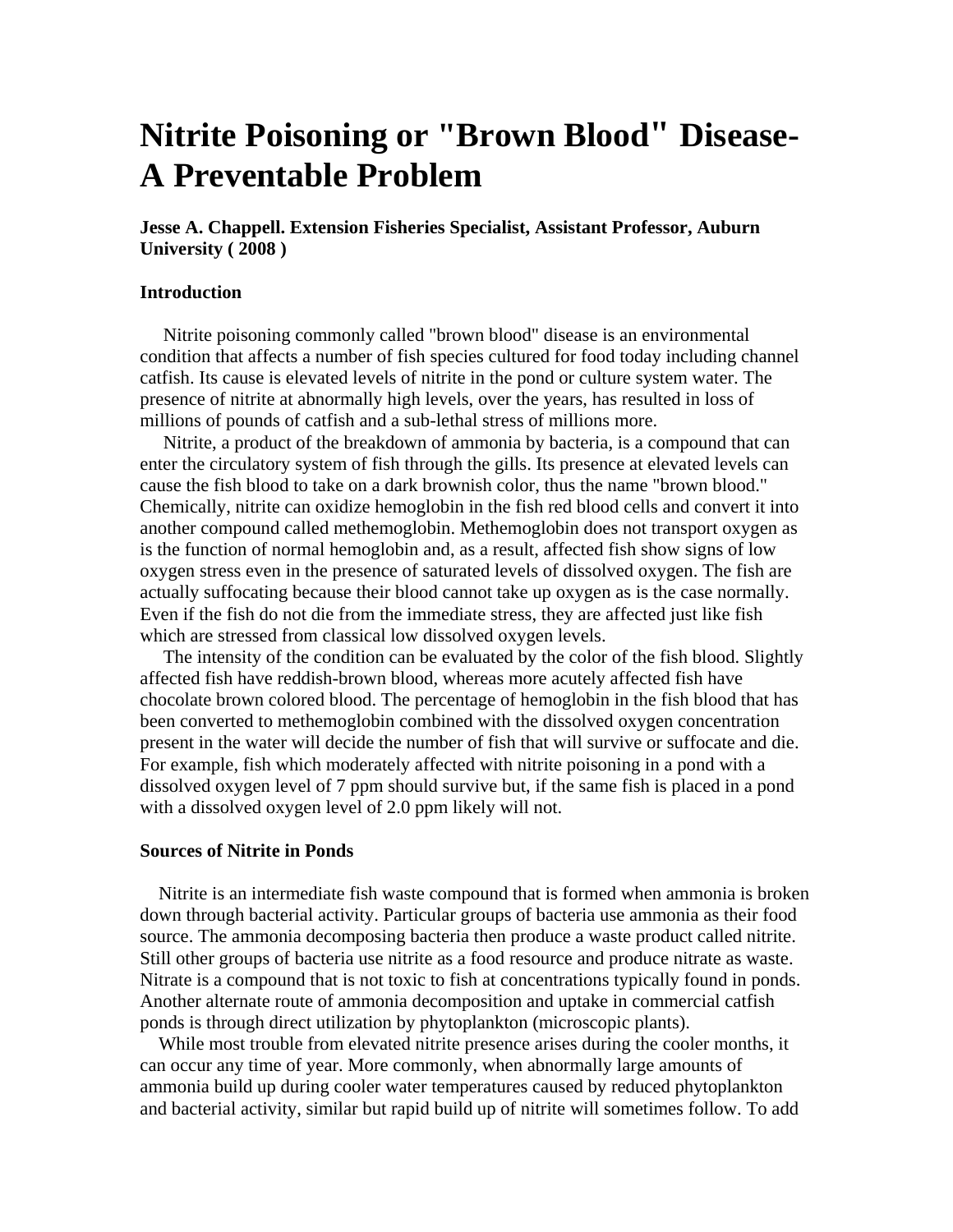to the dilemma, the bacteria that consume ammonia produce nitrite work faster than the bacteria that convert nitrite to non-toxic nitrate in cool water. The outcome of this situation is that significantly elevated nitrite levels can build-up and possibly result nitrite poisoning. It is important to be aware that lethal concentrations of nitrite can develop in cool water that has elevated levels of ammonia within 24 hours.

## **Prevention and Treatment**

 Nitrite toxicity is easily preventable does not have to be a significant problem in catfish pond production. The solution is using salt (NaCl) as an amendment to water. More explicitly, the chloride (Cl), which is found in common salt, is the fraction of salt that is responsible for the prevention and can affect treatment of nitrite poisoning in fish. The chloride competes with nitrite at the fish gill surface for absorption. If a concentration ratio of 9 to 1 of chloride to nitrite is maintained in water, many more chloride ions are absorbed than are the nitrite molecules therefore; nitrite poisoning or "brown blood" disease does not develop. Farmers who routinely maintain a minimum of 60-150 ppm of chloride in water at all times seldom experience losses from nitrite build-up and effectively prevent nitrite poisoning. Prevention is far more economically desirable than trying to treat fish already stressed and dying. Although salt and freight prices have risen significantly in recent months, it's still the best management practice to use salt preventatively. It is a prudent business practice to retain as much salt as possible by retaining as much water as practical. Setting standpipe elevation to capture rainfall and reduce dilution by excessive rainfall should be a conscious goal. As a management task, pond water should be monitored for chloride levels several times each year. Often, ponds will receive more rain or well water during the course of the year than is realized and chloride levels will become reduced. It is typically an effective strategy to be sure to enter the fall season with a minimum of 60-100 ppm chlorides. Most effective managers monitor chloride levels at least 2-3 times per month through the winter and spring to maintain a minimum of 60 ppm chlorides. The economic consequences of not practicing a nitrite management strategy can be severe. Both the direct loss of fish from nitrite poisoning as well as indirect losses brought about by stress induced losses from bacterial and parasitic disease more than justify the cost of salt. If salt costs \$100 per ton, it takes only 133 pounds of fish sold at 75 cents per pound to cover its cost. Some areas of Alabama have the good fortune of having access to salty well water. Although this water doesn't have the same chemical make-up as seawater, it is still of great value to most freshwater fish species. Most traditional agricultural water users do not find the saline water valuable but it can be of great value to those growing fish or crustaceans. Farms having access to this type of saline water seldom see problems with nitrite induced mortality.

# **Calculations**

 Salt (NaCl) is currently the cheapest source of chloride for most producers. Addition of 4.5 lbs of salt per 1 acre-foot of water increases the chloride level 1 ppm. Some practical examples are presented below to illustrate how a farmer can manage to effectively eliminate nitrite induced losses of stock.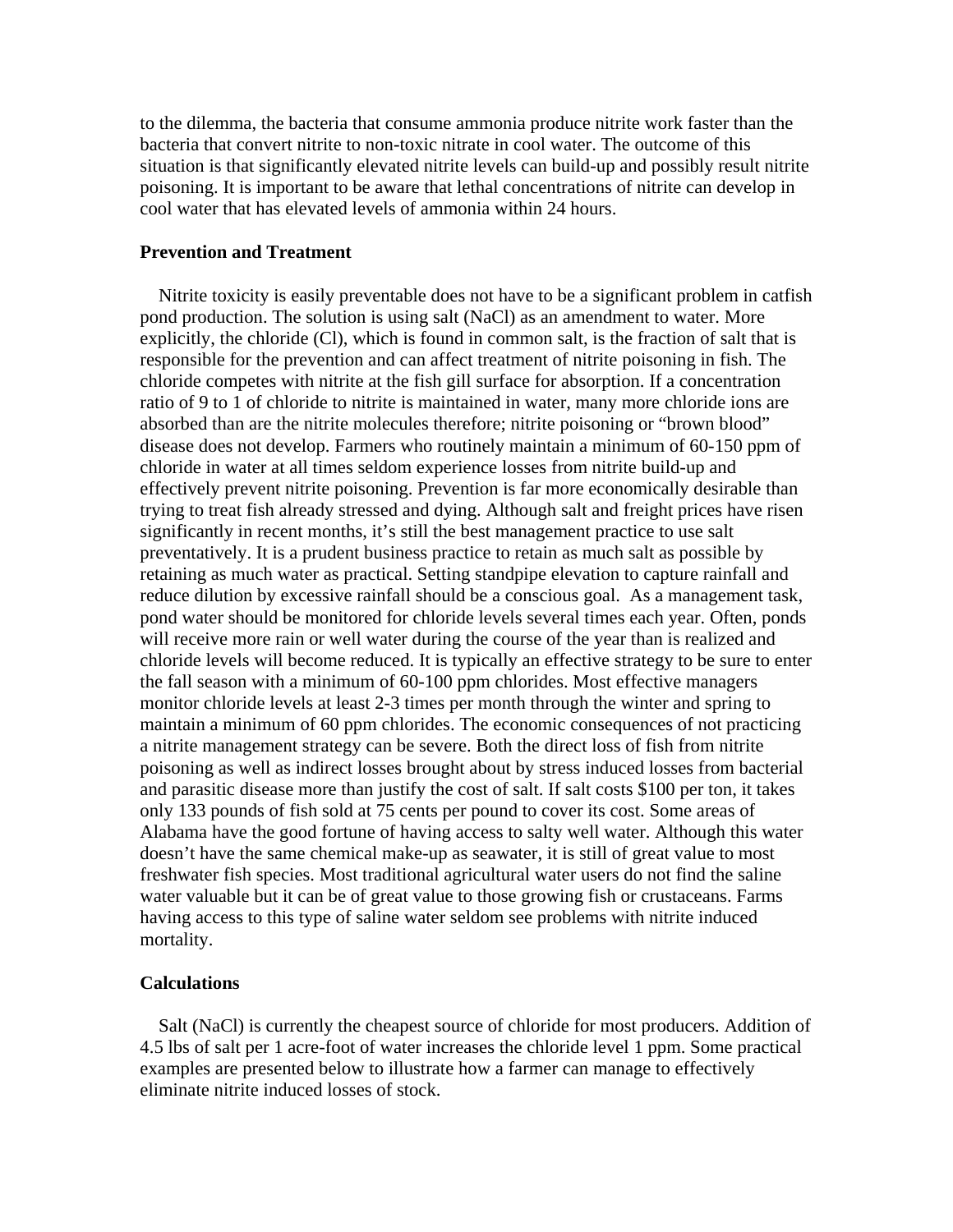FIRST: Measure the chloride level in the existing pond or water source. This is typically done using an inexpensive and simple water quality kit or test strip.

SECOND: Calculate how much salt by weight is necessary to bring the chloride level to 60 ppm or higher. For example:

# **Problem 1**

- The pond has 60 ppm chlorides
- Need 100 ppm chlorides
- Must increase 40 ppm chlorides
- Pond is 12 acres with 4 feet average depth

 $*$  4.5 lbs. of salt X 40 ppm chlorides needed = 180.0 lbs. of salt/acre-foot

 $*180.0$  lbs. of salt/acre-foot X 48 acre feet = 8640 lbs.

 $*$  8640 lbs.  $\div$  2000 lbs. = 4.32tons => Add 4.5 Tons of Salt

#### OR

## **Problem 2**

- Nitrite 8 ppm
- Chloride 60 ppm
- Pond 15 acres with 4.0 foot average depth

 $*$  8 ppm nitrite X 9 = 72 ppm chloride required for protection

- $*$  72 ppm chloride needed 60 ppm chloride present = 12 ppm chloride to add
- $*$  12 ppm chloride X 4.5 lbs. salt/acre-foot = 54 lbs. salt/acre-foot
- $*$  54 lbs. salt/acre-foot X 60 acre-feet in pond = 3240 lbs.

 $*$  3240 lbs  $\div$  2000 lbs = 1.62 tons => Add 2 Tons of Salt

# \*\***Refer to Chloride/Nitrite table below for additional information on salt requirements for protection against Nitrite Poisoning.**

 Custom delivery trucks are available for large quantities of salt delivered in Alabama. These trucks can haul and dispense up to 18 tons per load. Prices will vary between \$90 and \$100 per ton delivered (2008 prices). Incorporate into ponds using paddlewheel aeration equipment. Broadcast evenly across pond if stressed fish are being treated for nitrite poisoning. Generally, 24 hours are required for full incorporation.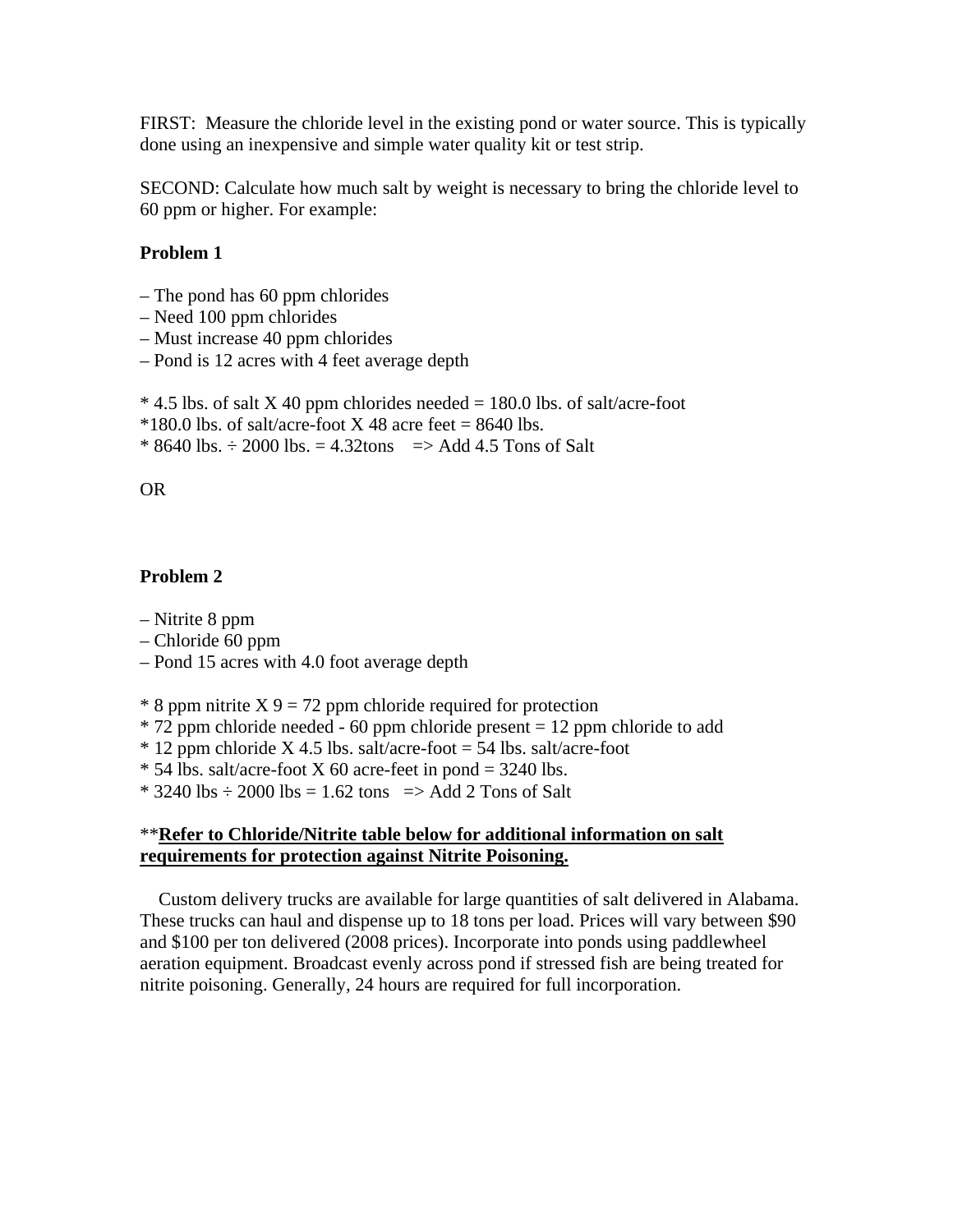# **Remember**

- \* Prevention is the key and is much less expensive than correcting an existing problem.
- \* Maintain a minimum of 60 ppm chlorides at all times in commercial catfish ponds.
- \* Always maintain at least a 9 to 1 chloride to nitrite ratio. Many use a 10:1 ratio.

# Salt Addition Reference Table for Prevention of Nitrite Poisoning

To use this table: First, measure chloride and nitrite levels in the pond. Then, find the corresponding nitrite row and chloride column on the table. At the intersection of the row and column is the number of pounds of **salt needed per acre/foot to provide minimal protection.**

| <b>Nitrite</b> | <b>Chloride Level</b> |     |              |                |              |                |                  |                |                  |                  |                  |                  |              |                 |                  |                 |                                     |                |                |                  |                                             |                |
|----------------|-----------------------|-----|--------------|----------------|--------------|----------------|------------------|----------------|------------------|------------------|------------------|------------------|--------------|-----------------|------------------|-----------------|-------------------------------------|----------------|----------------|------------------|---------------------------------------------|----------------|
| Level          | $\bf{0}$              | 5   | 10           | 15             | 20           | 25             | 30               | 40             | 45               | 50               | 55               | 60               | 65           | 70              | 75               | 80              | 85                                  | 90             | 95             |                  | 100 105 110                                 |                |
| 1              | 41                    | 18  | $\mathbf{0}$ | $\overline{0}$ | $\mathbf{0}$ | $\overline{0}$ | $\mathbf{0}$     | 0              | $\mathbf{0}$     | $\mathbf{0}$     | $\overline{0}$   | $\mathbf{0}$     | $\Omega$     | $\mathbf{0}$    | $\mathbf{0}$     | $\mathbf{0}$    | $\Omega$                            | $\mathbf{0}$   | $\Omega$       | $\theta$         | $\Omega$                                    | $\theta$       |
| $\overline{2}$ | 81                    | 59  | 36           | 14             | $\mathbf{0}$ | $\overline{0}$ | $\boldsymbol{0}$ | 0              | $\boldsymbol{0}$ | $\mathbf{0}$     | $\boldsymbol{0}$ | $\boldsymbol{0}$ | $\mathbf{0}$ | $\mathbf{0}$    | $\mathbf{0}$     | $\mathbf{0}$    | $\mathbf{0}$                        | $\mathbf{0}$   | $\mathbf{0}$   | $\overline{0}$   | $\mathbf{0}$                                | $\mathbf{0}$   |
| 3              | 122                   | 99  | 77           | 54             | 32           | 9              | $\mathbf{0}$     | 0              | $\boldsymbol{0}$ | $\overline{0}$   | $\mathbf{0}$     | $\boldsymbol{0}$ | $\mathbf{0}$ | $\mathbf{0}$    | $\overline{0}$   | $\mathbf{0}$    | $\mathbf{0}$                        | $\mathbf{0}$   | $\mathbf{0}$   | $\mathbf{0}$     | $\mathbf{0}$                                | $\mathbf{0}$   |
| 4              | 162                   | 140 | 117          | 95             | 72           | 50             | 27               | $\overline{0}$ | $\boldsymbol{0}$ | $\mathbf{0}$     | $\boldsymbol{0}$ | $\boldsymbol{0}$ | $\mathbf{0}$ | $\mathbf{0}$    | $\mathbf{0}$     | $\overline{0}$  | $\mathbf{0}$                        | $\mathbf{0}$   | $\mathbf{0}$   | $\mathbf{0}$     | $\mathbf{0}$                                | $\overline{0}$ |
| 5              | 203                   | 180 | 158          | 135            | 112          | 90             | 68               | 23             | 0                | $\boldsymbol{0}$ | $\boldsymbol{0}$ | $\boldsymbol{0}$ | $\mathbf{0}$ | 0               | $\boldsymbol{0}$ | $\mathbf{0}$    | $\mathbf{0}$                        | $\mathbf{0}$   | $\mathbf{0}$   | $\boldsymbol{0}$ | $\mathbf{0}$                                | $\mathbf{0}$   |
| 6              | 243                   | 221 | 198          | 176            | 153          | 131            | 108              | 63             | 41               | 18               | $\mathbf{0}$     | $\boldsymbol{0}$ | $\mathbf{0}$ | $\mathbf{0}$    | $\mathbf{0}$     | $\mathbf{0}$    | $\mathbf{0}$                        | $\mathbf{0}$   | $\mathbf{0}$   | $\mathbf{0}$     | $\mathbf{0}$                                | $\Omega$       |
| $7*$           | 284                   | 261 | 239          | 216            | 193          | 171            | 149              | 104            | 81               | 59               | 36               | 14               | $\bf{0}$     | $\bf{0}$        | $\mathbf{0}$     | $\bf{0}$        | $\mathbf{0}$                        | $\mathbf{0}$   | $\bf{0}$       | $\mathbf{0}$     | $\mathbf{0}$                                | $\mathbf{0}$   |
| 8              | 324                   | 302 | 279          | 257            | 234          | 212            | 189              | 144            | 122              | 99               | 77               | 54               | 32           | 9               | $\overline{0}$   | $\vert 0 \vert$ | $\theta$                            | $\overline{0}$ | $\overline{0}$ | $\vert 0 \vert$  | $\theta$                                    | $\overline{0}$ |
| 9              | 365                   | 342 | 320          | 297            | 274          | 252            | 230              | 185            | 162              | 140              | 117              | 95               | 72           | 50              | 27               | 10              | $\boldsymbol{0}$                    | 0              | $\vert$ 0      | $\overline{0}$   | 0                                           | $\overline{0}$ |
| 10             | 405                   | 383 | 360          | 338            | 315          | 293            | 270              | 225            | 203              | 180              | 158              | 135              | 113 90       |                 | 68               | 45              | 23                                  | 0              | $\overline{0}$ | $\vert$ 0        | $\Omega$                                    | 0              |
| 11             | 446                   | 423 | 401          | 378            | 355          | 333            | 311              | 266            | 243              | 221              | 198              |                  | 176 153 131  |                 | 108 86           |                 | 63                                  | 41             | 18             | 10               | $\overline{0}$                              | 10             |
| 12             | 486                   | 464 | 441          | 419            | 396          | 374            | 351              | 306            | 284              | 261              | 239              |                  |              |                 |                  |                 | 216 194 171 149 126 104 81          |                | 59             | 36               | 14                                          | 10             |
| 13             | 527                   | 504 | 482          | 459            | 436          | 414            | 392              | 347            | 324              | 302              | 279              | 257              |              |                 |                  |                 | 234 212 189 167 144 122 99          |                |                | 77               | 54                                          | 32             |
| 14             | 567                   | 545 | 522          | 500            | 477          | 455            | 432              | 387            | 365              | 342              | 320              |                  |              |                 |                  |                 | 297 275 252 230 207 185 162 140 117 |                |                |                  | 95                                          | 72             |
| 15             | 608                   | 585 | 563          | 540            | 517          | 495            | 473              | 428            | 405              | 383              | 360              |                  |              |                 |                  |                 | 338 315 293 270 248 225 203 180     |                |                |                  | 158 135 113                                 |                |
| 16             | 648                   | 626 | 603          | 581            | 558          | 536            | 513              | 468            | 446              | 423              | 401              |                  |              |                 |                  |                 |                                     |                |                |                  | 378 356 333 311 288 266 243 221 198 176 153 |                |
| 17             | 689                   | 666 | 644          | 621            | 598          | 576            | 554              | 509            | 486              | 464              | 441              | 419              |              | 396 374 351 329 |                  |                 |                                     |                |                |                  | 306 284 261 239 216 194                     |                |
| 18             | 729                   | 707 | 684          | 662            | 639          | 617            | 594              | 549            | 527              | 504              | 482              |                  |              |                 |                  |                 |                                     |                |                |                  | 459 437 414 392 369 347 324 302 279 257 234 |                |
| 19             | 770                   | 747 | 725          | 702            | 679          | 657            | 635              | 590            | 567              | 545              | 522              |                  |              |                 |                  |                 |                                     |                |                |                  | 500 477 455 432 410 387 365 342 320 297 275 |                |
| 20             | 810                   | 788 | 765          | 743            | 720          | 698            | 675              | 630            | 608              | 585              | 563              |                  |              |                 |                  |                 |                                     |                |                |                  | 540 518 495 473 450 428 405 383 360 338 315 |                |